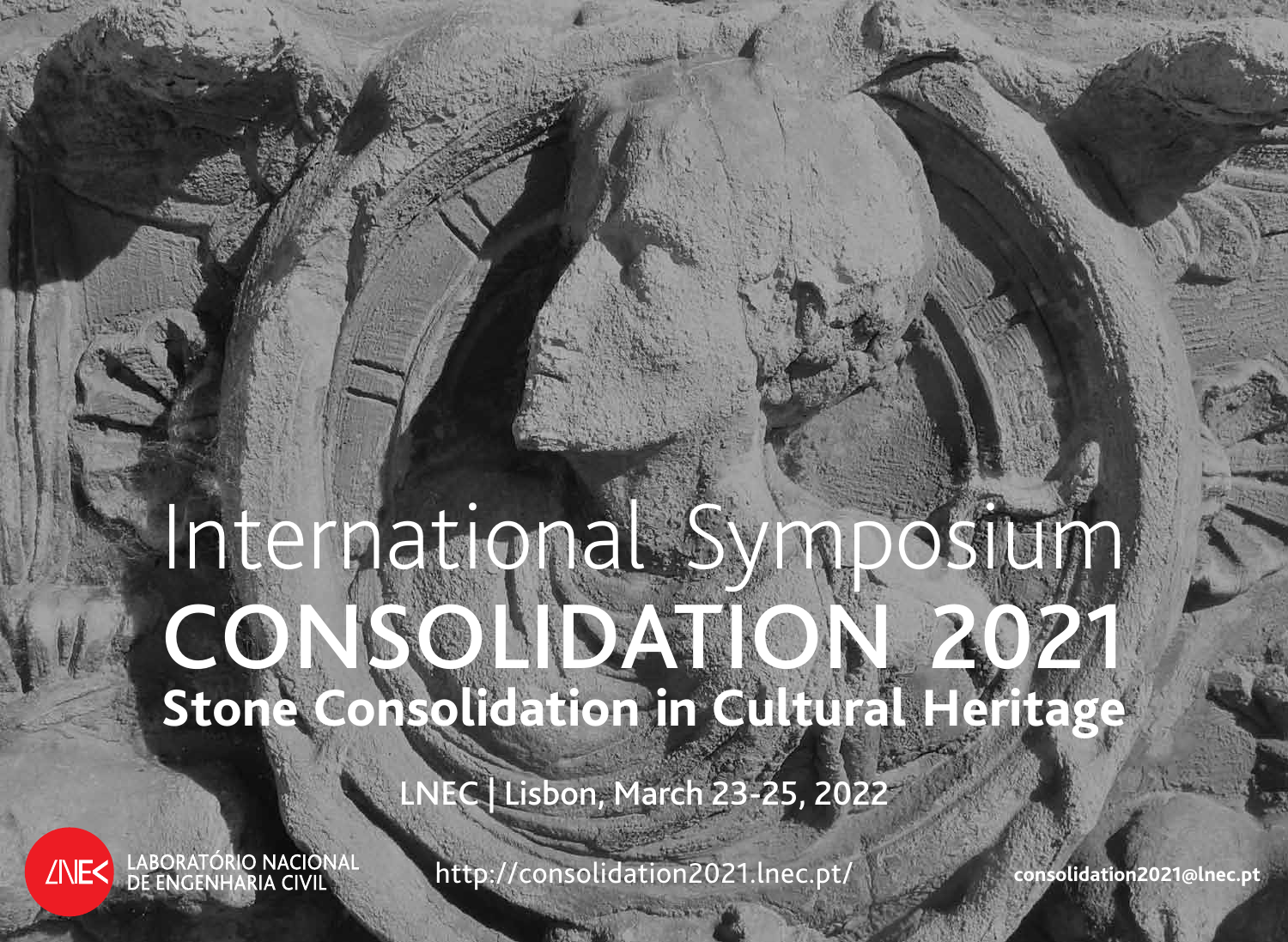#### **Motivation**

In the sequence of the 2008 Symposium on this same subject, LNEC is organizing a new event to update what has been achieved in this relevant field of heritage science. The event will also honour Dr. José Delgado Rodrigues on his 50<sup>th</sup> year of activity as researcher and consultant, during which he contributed in many ways to broaden the scientific and technical knowledge in the field of stone consolidation, which is, perhaps, the most complex and difficult subject in stone conservation, and the one in which more research efforts have been invested to solve the challenging problems of the daily conservation practice.

The motivation of this symposium is to gather researchers, practitioners and producers in a dedicated forum where this topic will be the exclusive subject for presentations and discussions. We aim, in this way, to go deeper into the subject giving the stage to experienced agents and to young newcomers into the field, discussing the past and recent experiences, and bringing new ideas and proposals for the future.

#### **Invitation**

The Organising Committee invites all interested researchers, practitioners and producers to contribute with their research and technical knowledge, and to join us in Lisbon to actively participate in the event that we are committed to turn into an unforgettable experience.

# **Topics**

- General aspects on stone decay as basic input to decide on consolidation options,
- Identification, characterisation and documentation of deterioration patterns,
- Laboratory research on consolidants,
- Selection of consolidation treatments. Criteria and decision-making approaches,
- Onsite input requirements to consolidation,
- • Practical experiences on consolidation,
- Past and present drawbacks of stone consolidation,
- Monitoring of practical case studies,
- New approaches in stone consolidation. Future perspectives,
- Ethics, principles, guidelines, and other immaterial landmarks in stone consolidation,
- History of stone consolidation.

Proposals dealing with other topics within the wide scope of the proposed subject may be accepted. All accepted proposals will be published as Extended Abstracts in a hard copy volume. Authors wishing to publish full papers may submit them to be delivered in electronic format to all participants. Potential participants are also invited to propose the organisation of special sessions on relevant topics, indicating the invited speakers to be involved in it.

# **Call for abstracts**

Papers are welcome within the scope of the event, either on research and theoretical themes, or on the definition and implementation of consolidation treatments.

Abstracts are accepted until May 31<sup>st</sup>, 2021. Authors will be notified of the acceptance by June 30<sup>th</sup>, the latest.

#### **Publications**

A printed volume with extended abstracts will be published. Full papers will be grouped in an electronic publication with ISBN and DOI coordinates.

Extended abstracts and complete papers (the latter are optional) should be received by January 15<sup>th</sup>, 2022

the latest (to allow for editing).

Instructions for writing the text should be downloaded from the website or asked to the Organising Committee.

# **Organizing Committee**

Dória Costa (LNEC), Chair João Manuel Mimoso (LNEC) Marluci Menezes (LNEC) Sílvia Pereira (LNEC)

# **Scientific Committee**

José Delgado Rodrigues (LNEC), Portugal, Chair

A. Elena Charola, Smithsonian Conservation Institute, Washington DC, USA Alison Heritage, ICCROM, Roma, Italy Ana Ferreira Pinto, University of Lisbon (IST), Portugal Antônio Gilberto Costa, University of Minas Gerais, Belo Horizonte, Brazil Eliane del Lama, University of Sao Paulo, Brazil Elizabetta Zendri, University of Venice, Italy Enrico Sassoni, University of Bologna, Italy Francesca Gherardi, Historic England, Portsmouth, UK George Scherer, Princeton University (ret.), USA George Wheeler, Columbia University Lorenzo Appolonia, Regione Autonoma Valle d'Aosta, Italy Milos Drdacky, Institute of Theoretical and Applied Mechanics of the Czech Academy of Sciences, Prague, Czech Republic Pagona Maravelaki, Technical University of Crete, Chania, Greece Susanna Bracci, Institute of Heritage Science, ISPC-CNR, Italy Teresa Rivas, University of Vigo, Spain

#### **Advisory Committee**

A. Elena Charola (Smithsonian Museum Conservation Institute), Chair Andrew Oddy Benita Silva Carlos Rodriguez Navarro Clifford Price Cristina Sabbioni Dario Camuffo Eddy de Witte George Wheeler Giacomo Chiari Giorgio Bonsanti Jeanne-Marie Teutonico Johannes Weber

Koen Van Balen Konrad Zehnder Lorenzo Lazzarini Mário Mendonça Marisa Tabasso Mauro Matteini Norman Tennent Piero Baglioni Piero Tiano Rob Van Hees Rolf Snethlage Vasco Fassina Thomas Warscheid